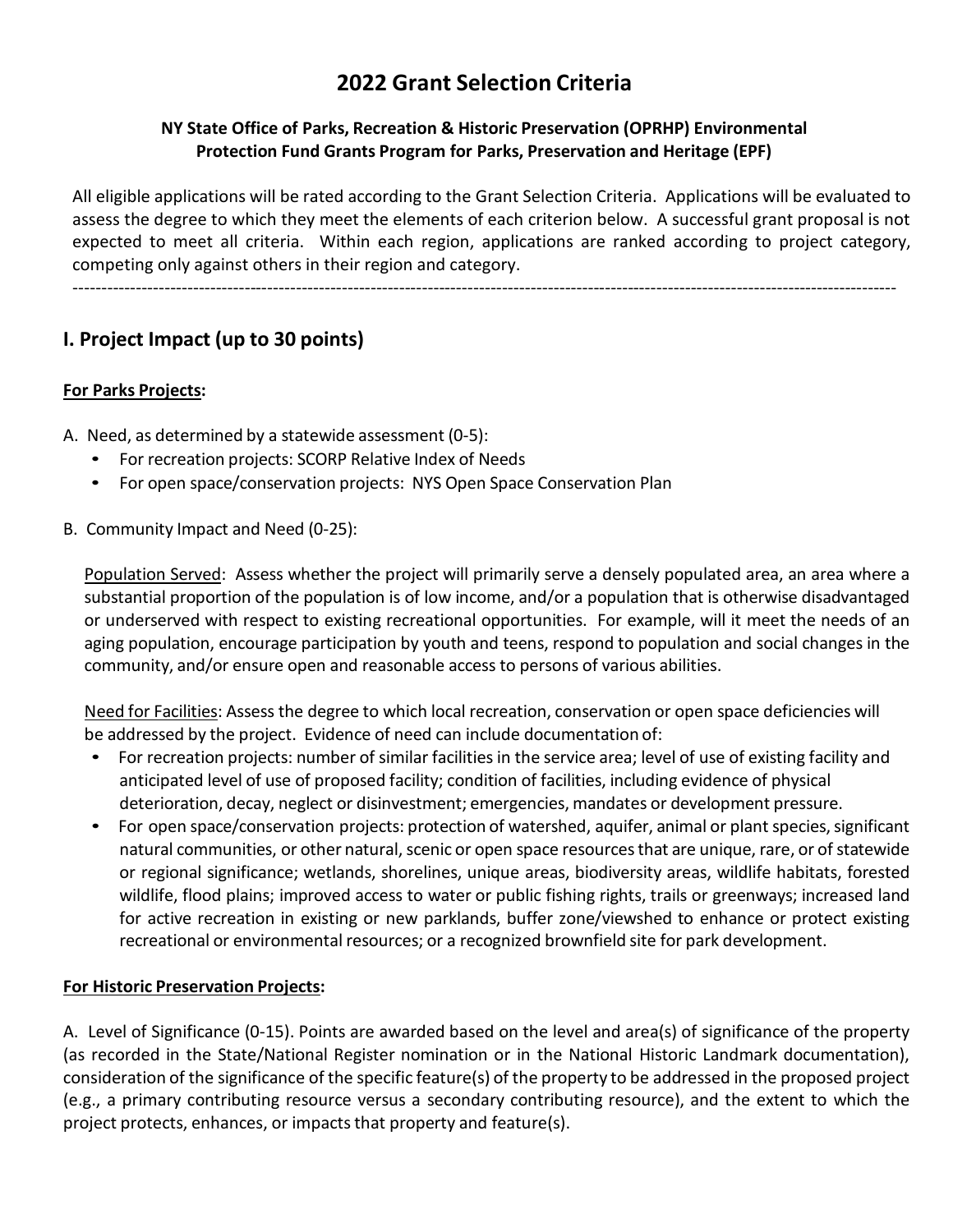B. Severity/Immediacy of Threat (0-15). Points are awarded based on the type (e.g., deterioration, damage, demolition, inappropriate development), extent (e.g., isolated, wide-spread, accelerated), severity, immediacy, and degree (e.g., recent, on-going, imminent) of threat to the property from negligence, development pressure, inappropriate treatment, etc., and the degree to which the project addresses that need and ensures the longterm preservation of the property.

#### **For Heritage Area Projects:**

A. Addresses significant Heritage Area resources (0-5). Points are awarded based on how well the project contributes to the preservation, restoration, or enhancement of natural, historic, or cultural resources related to the Heritage Area's interpretive theme(s) as established in its approved management plan.

B. Addresses Heritage Area goals (0-15). Points are awarded based upon how the project addressesthe Heritage Area goals of preservation/conservation, education/interpretation, recreation, and economic revitalization. At a minimum, a Heritage Area project will address one Heritage Area goal, but a typical Heritage Area project addresses two or more. Therefore, points should reflect both the number of goals met and how well they are met.

C. Enhancesthe Heritage Area Experience (0-10). Points are awarded based upon the degree to which the project directly serves or benefits heritage area visitors and users, enhances the function and visual quality of the heritage area, and/or contributes to the local economy.

# **II. Planning Initiatives (up to 10 points)**

A. Community Support: Points are based on evidence of community support of and involvement in the project, including efforts to publicize and/or engage the community in project planning, such as:

- letters of support, especially those from people directly impacted by the project
- official project endorsements/partnerships and other evidence that the project is supported by local elected officials and community groups, such as Land Trusts, recreation committees, environmental councils, preservation boards, Friends groups, local activists
- press releases/announcements/publicity
- plans for public outreach or fundraising campaign
- news articles
- records of public meetings including project-specific meetings (such as press event), official government reviews (e.g., Community Board, Planning Board, etc.) and presentations to a group such as a neighborhood association or interest group

B. Consistent with Plans: In determining whether the project relates or contributes to documented plans, examine documents cited and submitted. For planning documents more than five years old, look for evidence that the plans are current and applicable. Relevant documents include, but are not limited to:

- NYS Open Space Conservation Plan as a priority project
- New York State Historic Preservation Plan
- State or National Heritage Area Management Plans
- New York Statewide Trails Plan/New York Statewide Greenway Trails Plan
- Local Waterfront Revitalization Program (LWRP)
- Recognized local Open Space Plan
- Local historic preservation ordinance/designations
- Community participation in the Certified Local Government (CLG) Program
- Other state/federal/local plans, such as Preserve America designation, Path Through History, etc.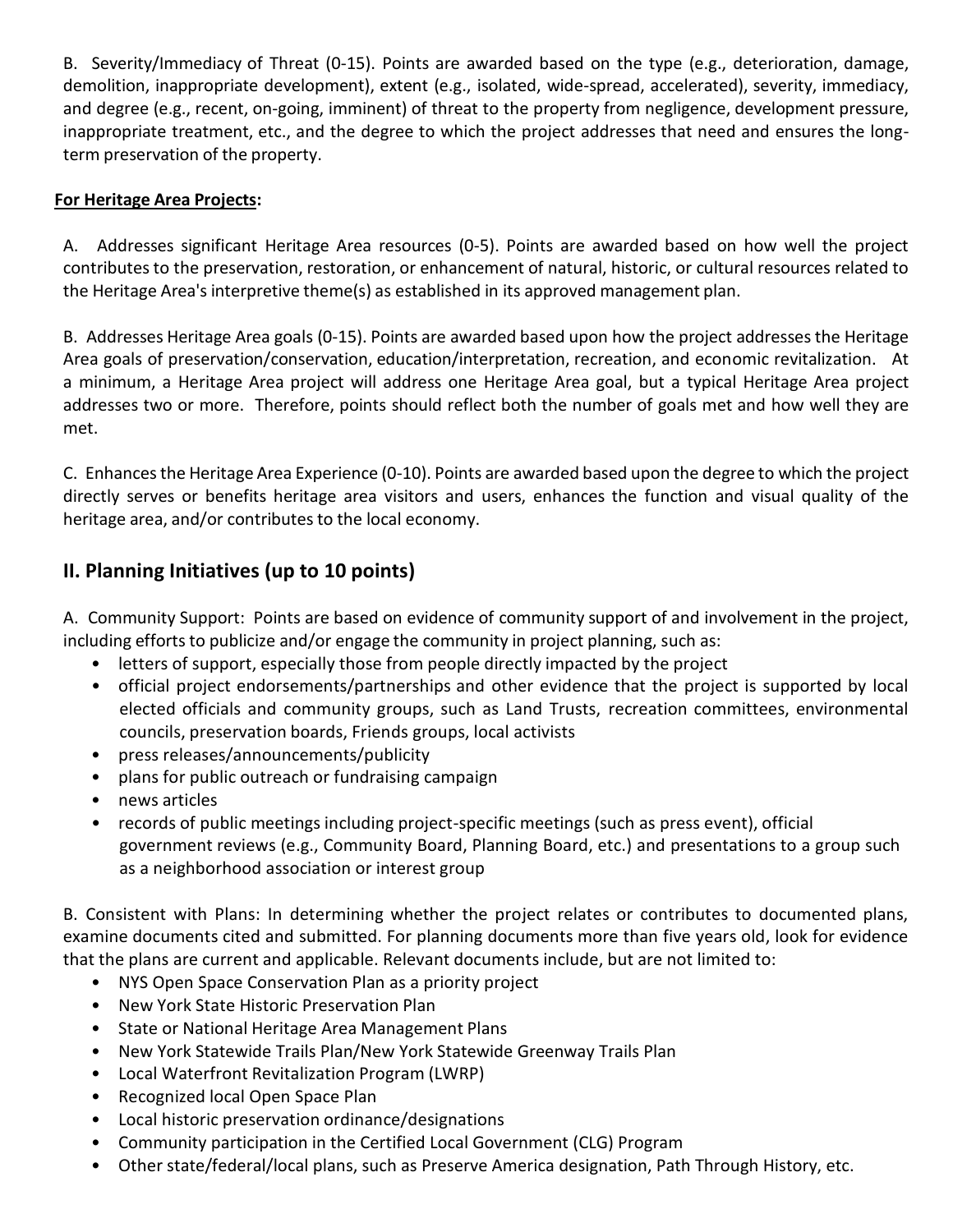- Community comprehensive or master plans or other local plans
- Project implements a prior Planning grant

### **III. Reasonableness of Cost (0-20)**

Project planning, administrative structures and budget demonstrate fiscal prudence and readiness to proceed. Is there a logical justification for all expenses? Does the budget narrative include an explanation for each budget line and clearly support the applicant's need for additional financial resources to achieve project outcomes? Does the budget include the required matching funds? Does the proposal describe how the grant recipient will monitor expenditures during the life of the project to ensure that the project stays on schedule and within budget?

#### A. Budget

- Budget in the application is complete, detailed, computed correctly, and contains no extraneous or ineligible expenses.
- The budget is based on a cost estimate from a reliable source.
- Matching funds are on hand and/or application evidences a reasonable expectation that matching funds will be available as and when needed.

#### B. Readiness

- Necessary project planning and document preparation has been completed.
- Qualified project professionals, properly procured/hired, are on hand.
- Proposed project/work is appropriate and conforms to accepted professional standards.
- Application evidences viable strategy and resources for implementing/operating and maintaining the project in the future.
- C. Feasibility
	- Administrative structures are in place to handle grants.
	- Applicant has proven experience in projects of similar scale and/or scope.
	- Timeframe presented in application is reasonable to accomplish all aspects of the work and grant administration (including any necessary fundraising).

### **IV. OPRHP Commissioner Priorities for 2022 (0-10)**

A. Projects that enhance and/or create opportunities for walkable public spaces for recreation, fitness, community gardens and open space in underserved neighborhoods (i.e., build green space, revitalize existing athletic and recreational facilities, create, and enhance amenities at community gardens and schoolyards).

B. Projects that rehabilitate existing sections of the Empire State Trail, and/or create or enhance multi-use pedestrian and bicycle trails, creating physical and functional connections among already-protected state and local lands, historic sites, greenways, trails (including the Empire State Trail) and waterways. For example, projects may include landscape and trail improvements and special features or signage to improve programming and interpretation.

C. Projects that are undertaken by OPRHP Friends organizations or other partner groups that occur in State Parks or Historic Sites.

# **V. Regional Economic Development Council Assessment (0-20)**